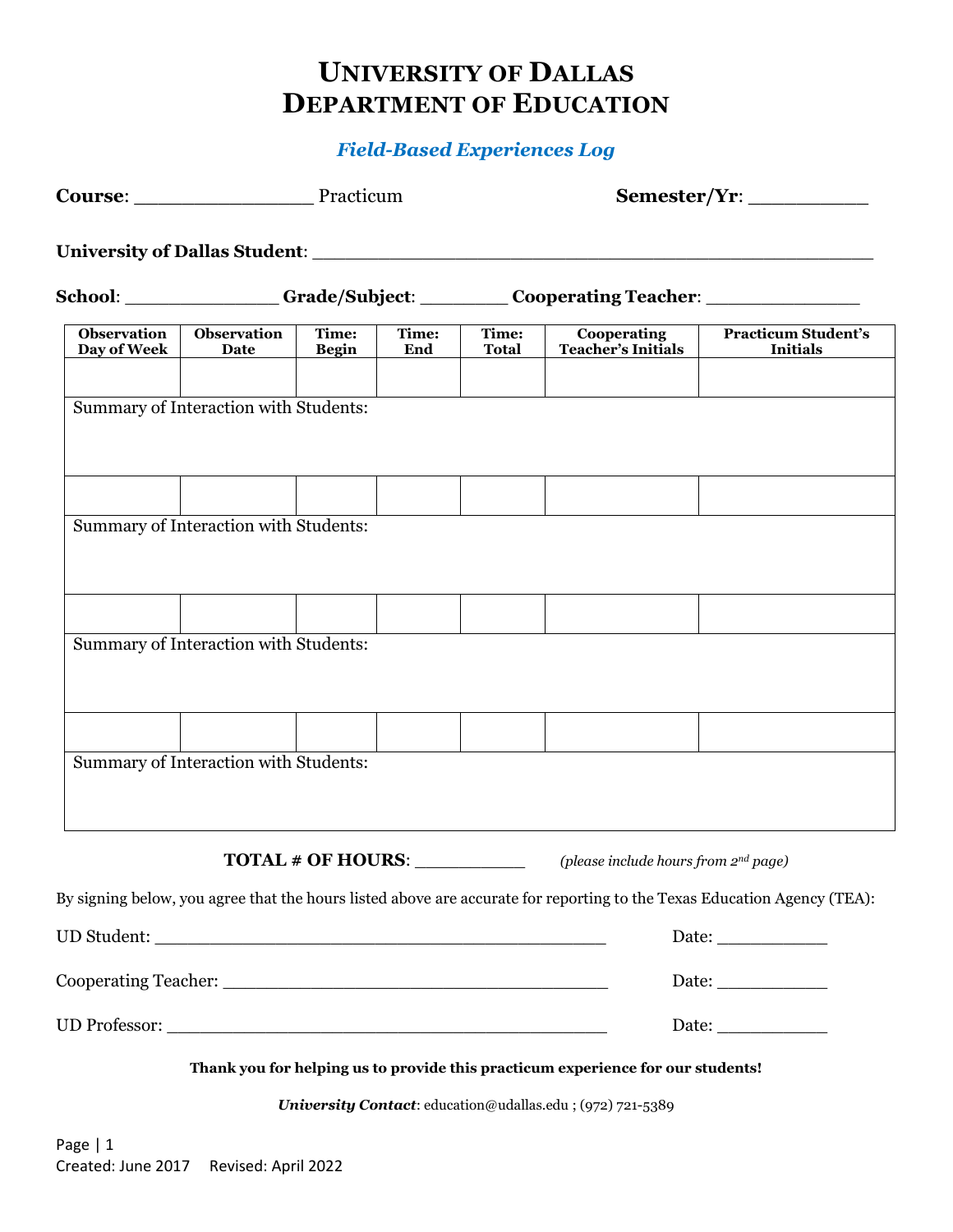| <b>Observation</b><br>Day of Week     | <b>Observation</b><br>Date            | Time:<br><b>Begin</b> | Time:<br>End | Time:<br><b>Total</b> | <b>Mentor Teacher's</b><br><b>Initials</b> | <b>Practicum Student's</b><br><b>Initials</b> |  |  |
|---------------------------------------|---------------------------------------|-----------------------|--------------|-----------------------|--------------------------------------------|-----------------------------------------------|--|--|
|                                       |                                       |                       |              |                       |                                            |                                               |  |  |
| Summary of Interaction with Students: |                                       |                       |              |                       |                                            |                                               |  |  |
|                                       |                                       |                       |              |                       |                                            |                                               |  |  |
|                                       |                                       |                       |              |                       |                                            |                                               |  |  |
|                                       |                                       |                       |              |                       |                                            |                                               |  |  |
| Summary of Interaction with Students: |                                       |                       |              |                       |                                            |                                               |  |  |
|                                       |                                       |                       |              |                       |                                            |                                               |  |  |
|                                       |                                       |                       |              |                       |                                            |                                               |  |  |
|                                       | Summary of Interaction with Students: |                       |              |                       |                                            |                                               |  |  |
|                                       |                                       |                       |              |                       |                                            |                                               |  |  |
|                                       |                                       |                       |              |                       |                                            |                                               |  |  |
|                                       | Summary of Interaction with Students: |                       |              |                       |                                            |                                               |  |  |
|                                       |                                       |                       |              |                       |                                            |                                               |  |  |
|                                       |                                       |                       |              |                       |                                            |                                               |  |  |
|                                       |                                       |                       |              |                       |                                            |                                               |  |  |
| Summary of Interaction with Students: |                                       |                       |              |                       |                                            |                                               |  |  |
|                                       |                                       |                       |              |                       |                                            |                                               |  |  |
|                                       |                                       |                       |              |                       |                                            |                                               |  |  |
|                                       | Summary of Interaction with Students: |                       |              |                       |                                            |                                               |  |  |
|                                       |                                       |                       |              |                       |                                            |                                               |  |  |
|                                       |                                       |                       |              |                       |                                            |                                               |  |  |
|                                       |                                       |                       |              |                       |                                            |                                               |  |  |
| Summary of Interaction with Students: |                                       |                       |              |                       |                                            |                                               |  |  |
|                                       |                                       |                       |              |                       |                                            |                                               |  |  |
|                                       |                                       |                       |              |                       |                                            |                                               |  |  |
| Summary of Interaction with Students: |                                       |                       |              |                       |                                            |                                               |  |  |
|                                       |                                       |                       |              |                       |                                            |                                               |  |  |
|                                       |                                       |                       |              |                       |                                            |                                               |  |  |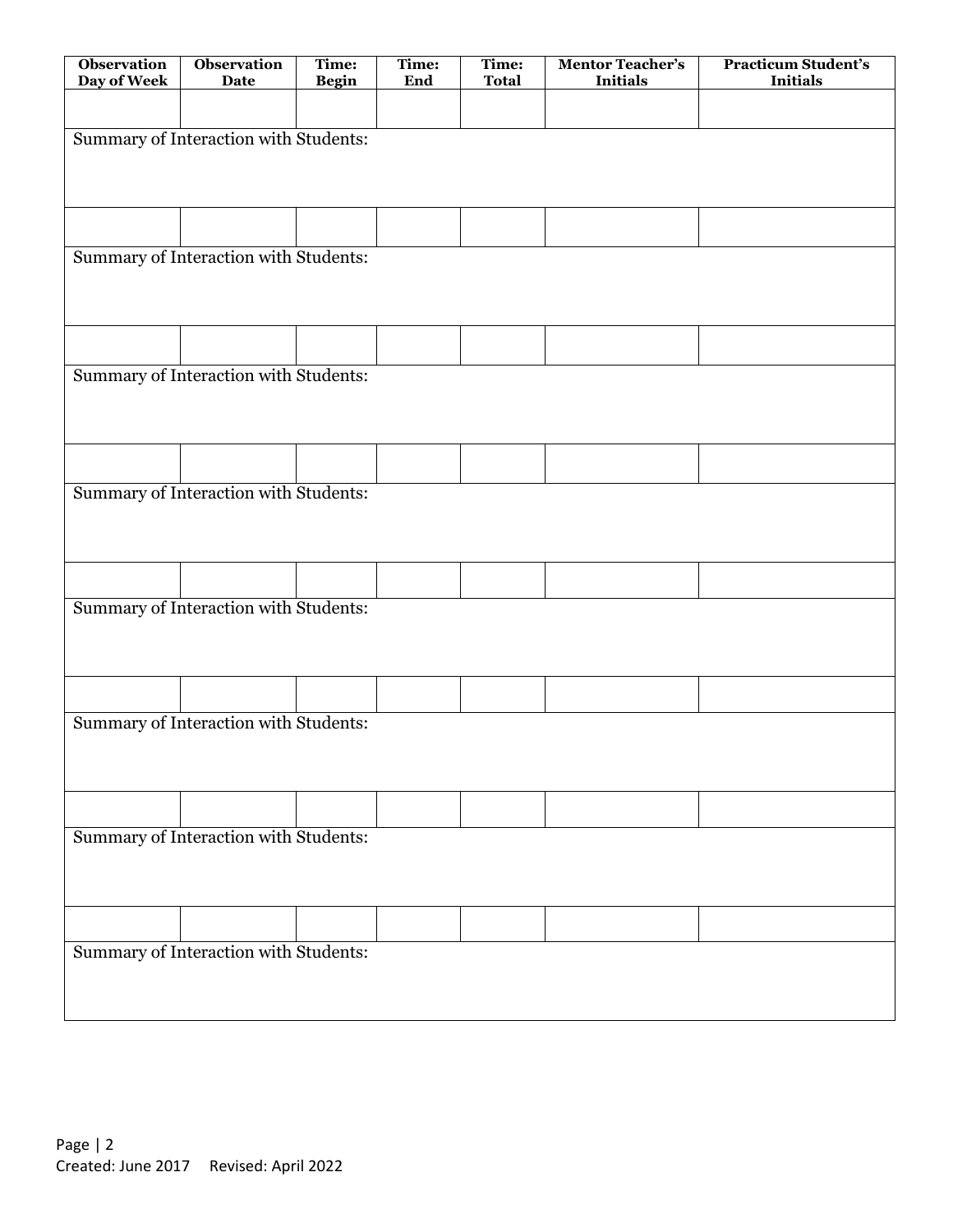| <b>Observation</b><br>Day of Week     | <b>Observation</b><br>Date            | Time:<br><b>Begin</b> | Time:<br>End | Time:<br><b>Total</b> | <b>Mentor Teacher's</b><br><b>Initials</b> | <b>Practicum Student's</b><br><b>Initials</b> |  |  |
|---------------------------------------|---------------------------------------|-----------------------|--------------|-----------------------|--------------------------------------------|-----------------------------------------------|--|--|
|                                       |                                       |                       |              |                       |                                            |                                               |  |  |
| Summary of Interaction with Students: |                                       |                       |              |                       |                                            |                                               |  |  |
|                                       |                                       |                       |              |                       |                                            |                                               |  |  |
|                                       |                                       |                       |              |                       |                                            |                                               |  |  |
|                                       |                                       |                       |              |                       |                                            |                                               |  |  |
| Summary of Interaction with Students: |                                       |                       |              |                       |                                            |                                               |  |  |
|                                       |                                       |                       |              |                       |                                            |                                               |  |  |
|                                       |                                       |                       |              |                       |                                            |                                               |  |  |
|                                       | Summary of Interaction with Students: |                       |              |                       |                                            |                                               |  |  |
|                                       |                                       |                       |              |                       |                                            |                                               |  |  |
|                                       |                                       |                       |              |                       |                                            |                                               |  |  |
|                                       | Summary of Interaction with Students: |                       |              |                       |                                            |                                               |  |  |
|                                       |                                       |                       |              |                       |                                            |                                               |  |  |
|                                       |                                       |                       |              |                       |                                            |                                               |  |  |
|                                       |                                       |                       |              |                       |                                            |                                               |  |  |
| Summary of Interaction with Students: |                                       |                       |              |                       |                                            |                                               |  |  |
|                                       |                                       |                       |              |                       |                                            |                                               |  |  |
|                                       |                                       |                       |              |                       |                                            |                                               |  |  |
|                                       | Summary of Interaction with Students: |                       |              |                       |                                            |                                               |  |  |
|                                       |                                       |                       |              |                       |                                            |                                               |  |  |
|                                       |                                       |                       |              |                       |                                            |                                               |  |  |
|                                       |                                       |                       |              |                       |                                            |                                               |  |  |
| Summary of Interaction with Students: |                                       |                       |              |                       |                                            |                                               |  |  |
|                                       |                                       |                       |              |                       |                                            |                                               |  |  |
|                                       |                                       |                       |              |                       |                                            |                                               |  |  |
| Summary of Interaction with Students: |                                       |                       |              |                       |                                            |                                               |  |  |
|                                       |                                       |                       |              |                       |                                            |                                               |  |  |
|                                       |                                       |                       |              |                       |                                            |                                               |  |  |